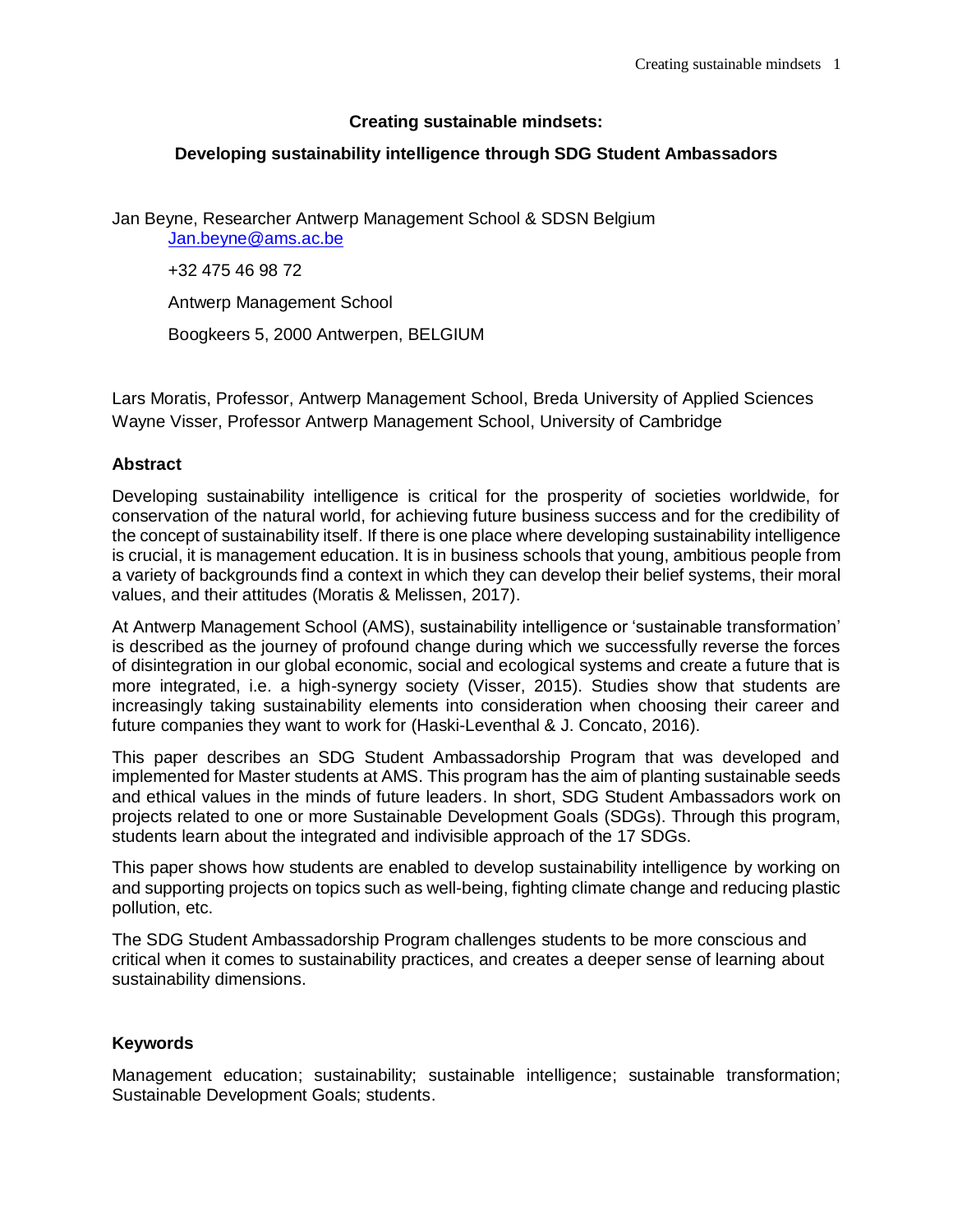# **The SDGs as a blueprint to achieve a more sustainable future**

We live in a rapidly changing world that is challenging us more than ever before. Great progress has been made in advancing new technologies and making knowledge more accessible. At the same time, there are trends such as increasing inequality, biodiversity loss, increasingly climate change, forced migration, etc. (Visser, 2019). The question is: how can we – as individuals, businesses, communities and policy-makers – prepare for the future? How can we maximize our chances of success, not only by being ready, but also by helping to shape the future that we desire?

In 2015, all UN member states came together to agree upon a blueprint to achieve a more sustainable future for all by 2030. Agenda 2030 and the Sustainable Development Goals (SDGs) outline 17 goals where we need to make a collective effort and provide a useful sustainability framework to promote prosperity while protecting the planet (UN, 2019).

While there are signs of progress, GlobeScan and SustainAbility's recent 2019 SDG Progress Report shows that sustainability experts continue to view progress on sustainable development as largely inadequate, and rate poorly businesses' contribution to advancing the goals (Malmqvist, 2019).

## **Quality education for sustainable development**

Many scholars argue that global sustainability challenges, such as climate action, cannot be resolved by revolutionary technology or governance alone. They believe that the challenges we face today require a broader mind shift towards sustainability (Edwards, 2015; Esbjörn-Hargens and Zimmermann, 2009).

In the search for new approaches, examining human beings' 'inner dimensions' is attracting increased attention. Inner dimensions refer to subjective domains within the individual relating to people's mindsets, worldviews, beliefs, values and emotions (Buchanan and Kern, 2017; Hedlund-de Witt, 2012).

Here, quality education is crucial. In fact, there is growing international recognition of Education for Sustainable Development (ESD) as an integral element of quality education and a key enabler for sustainable development. The Sustainable Development Goals (SDGs) adopted by all UN Member States include ESD. Target 4.7 of SDG 4 on education addresses ESD and related approaches such as Global Citizenship Education (UNESCO, 2019).

Against this background, experiential learning is seen as one of the most powerful approaches for sustainable transformation and creating sustainable mindsets. Experiential learning is seen as a process of self-discovery, rather than knowledge transfer. The key to the effectiveness of such experiential learning programs is that individuals are required to respond to a real-world challenge beyond the scope of their experience, in order to stimulate creative thinking and deep reflection in an unfamiliar context (Courtice, 2012).

## **Developing sustainability intelligence in management education**

As Hart and Sharma point out very well in their article *'Beyond "Saddle Bag" Sustainability for Business Education'*, it is not easy to truly integrate sustainability into the curriculum of business schools. To achieve real integration, there's a need for cross-functional collaboration with faculty, research, outreach and operations. The Dean and the leadership of the business school, along with support from key alumni and donors, need to commit to the integration of sustainability (Hart & Sharma, 2014).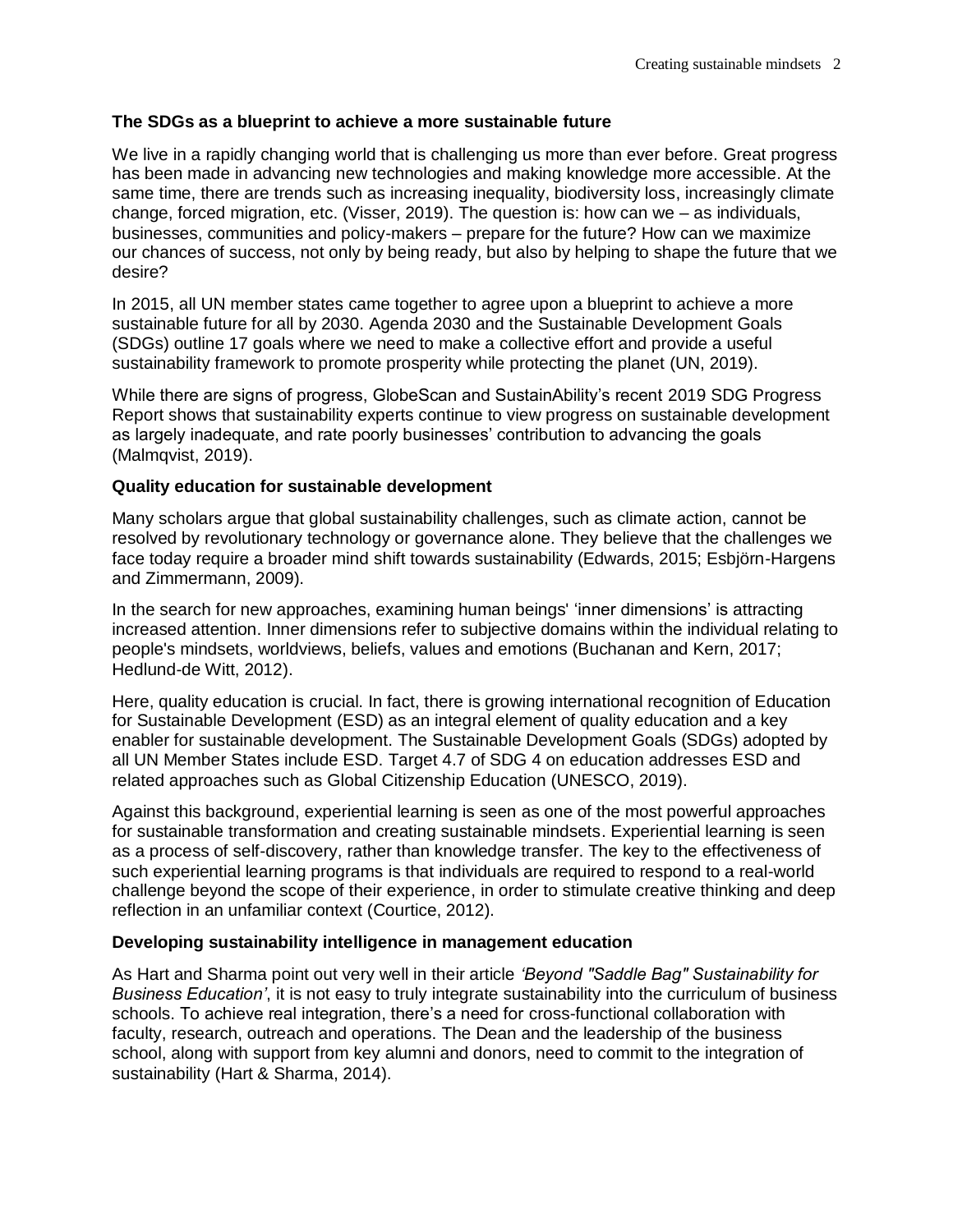Initiatives and platforms that raise the profile of sustainability in schools around the world - such as Principles for Responsible Management Education (PRME) - gain more support. As a voluntary initiative with over 650 signatories worldwide, PRME has become the largest organized relationship between the United Nations and management-related higher education institutions. Working through Six Principles, PRME engages business and management schools to ensure they provide future leaders with the skills needed to balance economic and sustainability goals, while drawing attention to the Sustainable Development Goals (SDGs). With support of PRME and the Six Principles, more programs emerge on the integration of sustainability in education and research. Also, more business schools use the PRME principles to start a dialog and debate among educators, students, business, government, consumers, media, civil society organizations and other interested groups and stakeholders on critical issues related to global social responsibility and sustainability (UN PRME, 2019).

Within education, more competences regarding sustainable development have been defined, courses on sustainability have been developed, and manuals and exercises for teaching on sustainable development have been developed and integrated in curricula (Lambrechts et al, 2013).

Having experienced that most students enrolling in the AMS master's programs only have little knowledge about sustainability and the SDGs, AMS launched the SDG Student Ambassadorship Program in 2016. Starting with some assumptions such as the diversity of students' backgrounds that may prove fertile soil for learning about sustainability, putting the students in the driver's seat of their own sustainability education, and learning about wicked problems in interaction, the program has the aim of developing sustainability leaders (AMS, 2019).

By using experiential learning, the program tries to work on seven key characteristics in distinguishing the leadership approach taken by individuals tackling sustainability issues: systemic, interdisciplinary understanding; emotional intelligence and a caring attitude; values orientation that shapes culture; a strong vision for making a difference; an inclusive style that engenders trust; a willingness to innovate and be radical; a long-term perspective on impacts (Visser, 2013).

## **Learning objectives of the SDG Student Ambassadorship Program**

Given the scale and urgency of the sustainability challenges, sustainability leadership needs to be bold leadership. It also needs to be collaborative leadership – leaders acting together. Therefore, the SDG Student Ambassadorship Program laid out the following learning objectives: Experiencing teamwork and developing project and time management skills; Identifying dimensions of sustainable development and the SDGs; Create partnerships with businesses and organizations; Developing a critical posture towards CSR and sustainability; Experiencing the impact of sustainability in a professional and social context; Create sustainable mindset/intelligence (AMS, 2019).

## **Organizing an SDG Student Ambassadorship Program**

From the on-boarding days onwards, students work together in cross-cultural teams on a socalled Action Learning Project (ALP), a leadership project that focuses on one of the SDGs. Via this project they learn to collaborate in a culturally diverse team, practice their leadership skills and make a contribution to sustainable transformation – and in doing so they are able to step out of their comfort zone, and grow as a person (AMS, 2019).

During the on-boarding days, all master students get introduced by their professors into foundational CSR and sustainability knowledge. A workshop session aims to identify and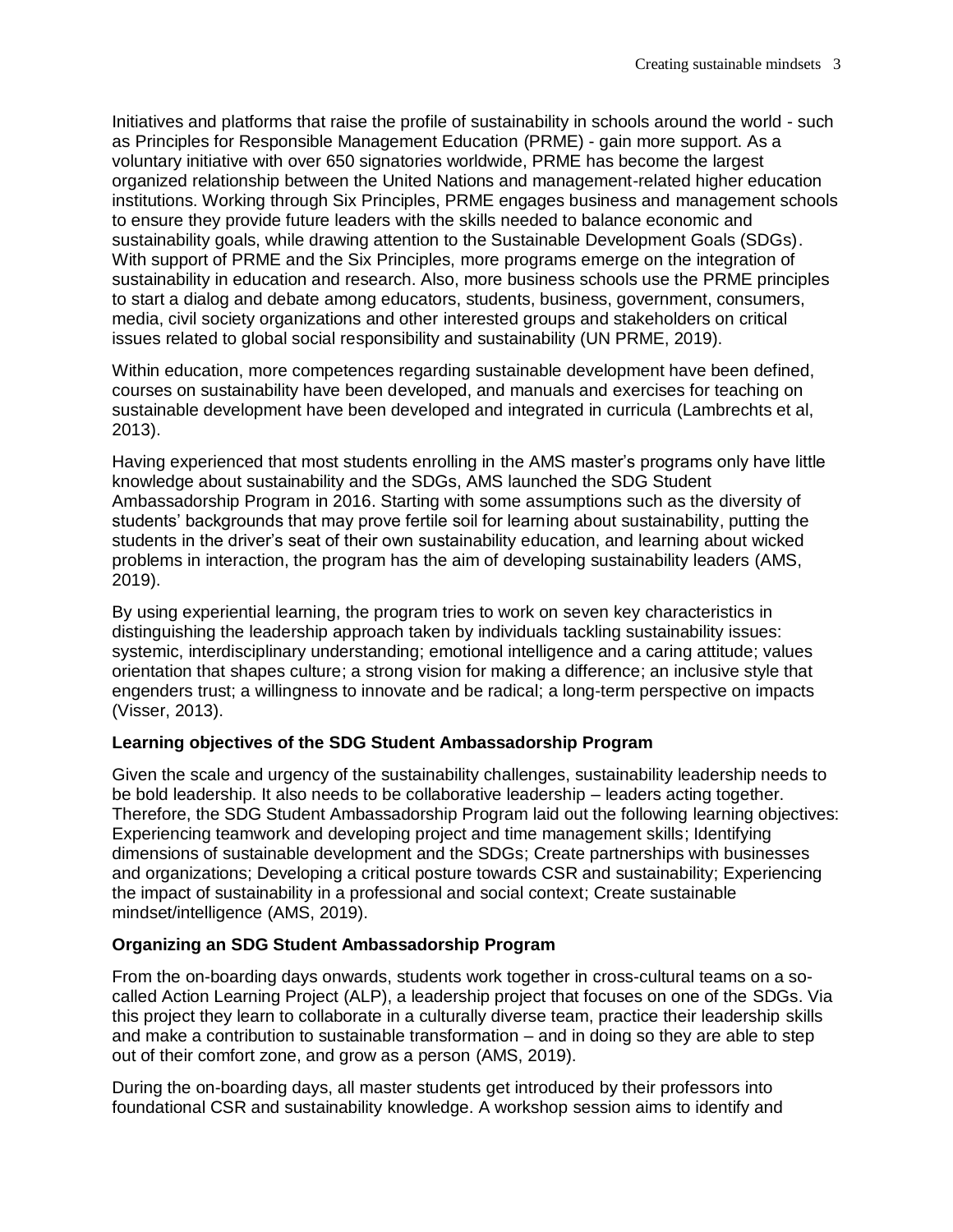familiarize students with key issues and concepts, including the SDGs, transparency, materiality, greenwashing, and the role of consumers in achieving and compromising sustainability (see e.g., Moratis, 2014; Visser, 2018).

In a follow-up session, students form groups and brainstorm on possible projects with a clear link to one or more SDGs. They receive support from the ALP team which consists of staff within AMS. One AMS mentor gets appointed for each group.

The role of a mentor is to connect with the student group and meet them 3 times between September and February. The students can reach out to the mentor in case they have (practical) questions regarding their project. When the students have content-related questions, the mentor refers them to the Global Leadership Skills team. This team consists of thought leadership professors within AMS. The mentor also refers to the Global Leadership Skills team when there is problem in the team.

#### **Outcomes**

Every group receives an outcome document where they have to keep track of their actions during the year. The outcome document consists of the description of the project, the title, the dates of the main actions, a list of the group members, pictures or useful links and key outcomes. From 2019 onwards, student groups will present their projects to each other, to order to learn from each other.

#### **Peer review**

At the end of the academic year, all groups need to fill out a peer review document. Through this document, they score their colleagues and themselves. They need to evaluate the general effort that was put in by themselves and their fellow-students to reach the final result of the team work. Also, they need to motivate each score in terms of strengths and weaknesses.

## **SDG Projects**

In the following paragraphs, some SDG projects are briefly showcased. One of the projects aimed for creating awareness about sustainability and inspire people to think in a more sustainable way. Therefore, a group of 8 students created a blog, where they posted articles about sustainability. In order to do this, they created a website, an Instagram page and a Facebook page. They worked in groups of two people and had four main categories of subjects: Business2Business (e.g. toward a sustainable economy), City Events (e.g. make sure your events are fun and sustainable), Lifestyle (e.g. sustainability starts with you) and Transport (e.g. say yes to sustainable transportation). They always ensured they had beautiful pictures about the subject to attract the attention of new and old readers. In addition to the weekly blogs, they posted about anything connected to sustainability, which the students came across in their daily lives, with the product or place in their Instagram story. In total, the students posted 26 articles, where the category Lifestyle was the biggest one with 12 articles. Additionally, they gained a reasonable number of followers (175 followers on Instagram, 199 followers on Facebook). Furthermore, they got people outside of Antwerp, and people who are not very familiar with sustainability more acquainted with the subject. They raised awareness, visited different shops and learned about new places that we were able to share with their readers. A lot of the articles were even shared on the page of Antwerp Management School through LinkedIn and Facebook. Some people even contacted the students through social media because they had a question or just wanted to say that they liked the content.

For another project called 'pay with a smile', 2 students offered free micro blading for cancer patients. They got in touch with several hospitals and organizations in the area of Antwerp, and presented their idea in front of the head of oncology who referred them afterwards to some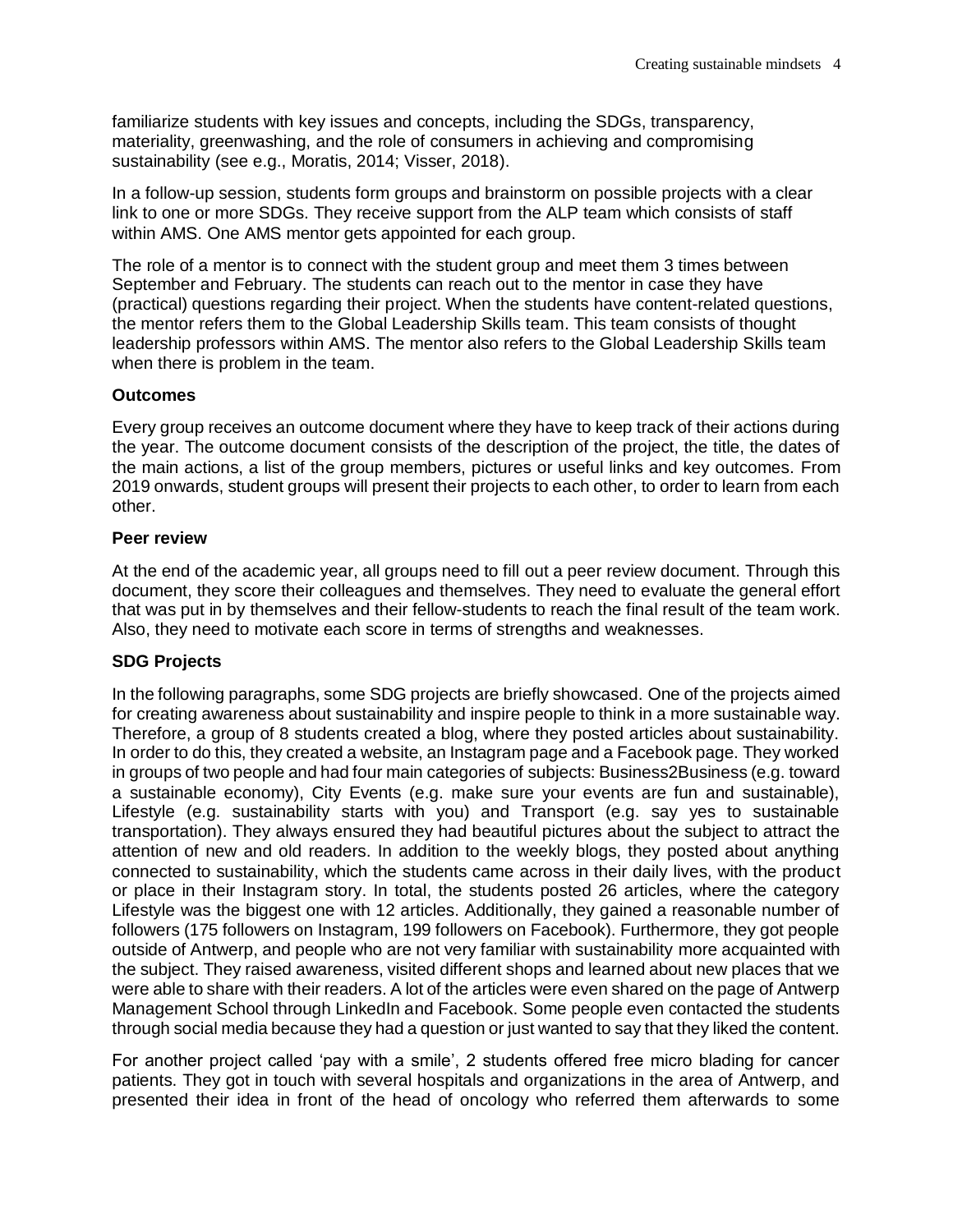patients. The first patient received the micro blading treatment and after the six weeks healing process, the students received wonderful feedback. They were able to release the cancer patient from a little bit of suffering and support her in her well-being. The students raised nearly 300 Euros via a crowdfunding platform to afford the required materials. Moreover, the national newspaper HLN as well as the television network ATV published a report about this project.

A third group engaged in a project to support cleaner beaches. Their primary objective was to have the Belgian coast cleaned, and optionally the Antwerp beach 'St-Anneke' too. To make this initiative more achievable, they enlisted in the Eneco Clean Beach Cup. This is an initiative held at multiple surf clubs at the Belgian coast. The organization gives trash bags and trash pickers. This way, everyone can volunteer to clean up the coast line. 7 students walked for 5 hours picking up plastic and trash. They collected 5,6 kg of trash. With this project they increased the awareness concerning beach cleanup initiatives in Belgium to their fellow students and AMS staff.

Other successful projects were a Zumba contest to raise money for charity, a project intended to raise awareness regarding the food waste which is a very common practice among big supermarket chains, a closet sale to give used clothing a second life, a sustainable consultancy project, etc.

#### **Conclusion**

In the past, some student groups failed to hold on. Others were lacking knowledge, or changed projects during the year. Therefore, the newly introduced mentorship is key to keep track and support the students. Another challenge in the past was that some students were not motivated as the program was voluntarily and not graded. From 2019 onwards, this changes, and students receive a grade on their project. The SDG projects will become Action Learning Projects on a Global Leadership Skills course, where societal consciousness leading to sustainability is one of the three core elements, next to self-awareness and global perspectives. Students will also be required to integrate their learning from the SDG project in their Personal Development Plan. With these lessons learned, AMS wants to improve the program and create sustainable mindsets, students with 21st century skills and competences for sustainable development.

The program challenges students to be more conscious and critical when it comes to sustainable business models and leadership practices. In addition, the program inflicts a deeper sense of learning about sustainability dimensions than through merely analyzing sustainability reports or through academic lectures. Through the program, also faculty members that normally conduct research and teach only in core functional areas become exposed to possibilities of examining their research and teaching through the lens of sustainability. This could open up avenues of new research ideas, the potential to ask new and interesting research questions, and the potential for collaborations across disciplines (Hart & Sharma, 2014).

From the peer review documents, it can be concluded that the SDG program has enabled some key characteristics of effective sustainability leaders (Visser, 2013). Some characteristics such as systemic understanding, emotional intelligence, a strong vision for making a difference, and longterm perspective on impacts, were enabled more. Others, such as values orientation that shapes culture, an inclusive style, a willingness to innovate, were enabled less.

Students testified saying that the SDG Student Ambassador Program was a prolific learning experience, helping them with interdisciplinary understanding and integrate their experience into other learning processes. They learned and experienced the impact of sustainability in both professional and social life. Some students pointed out that this module of their curriculum proved out to be an eye-opener, helping them to create a strong vision. Many students learned a lot from their colleagues who were indulged into different SDG projects about various aspects of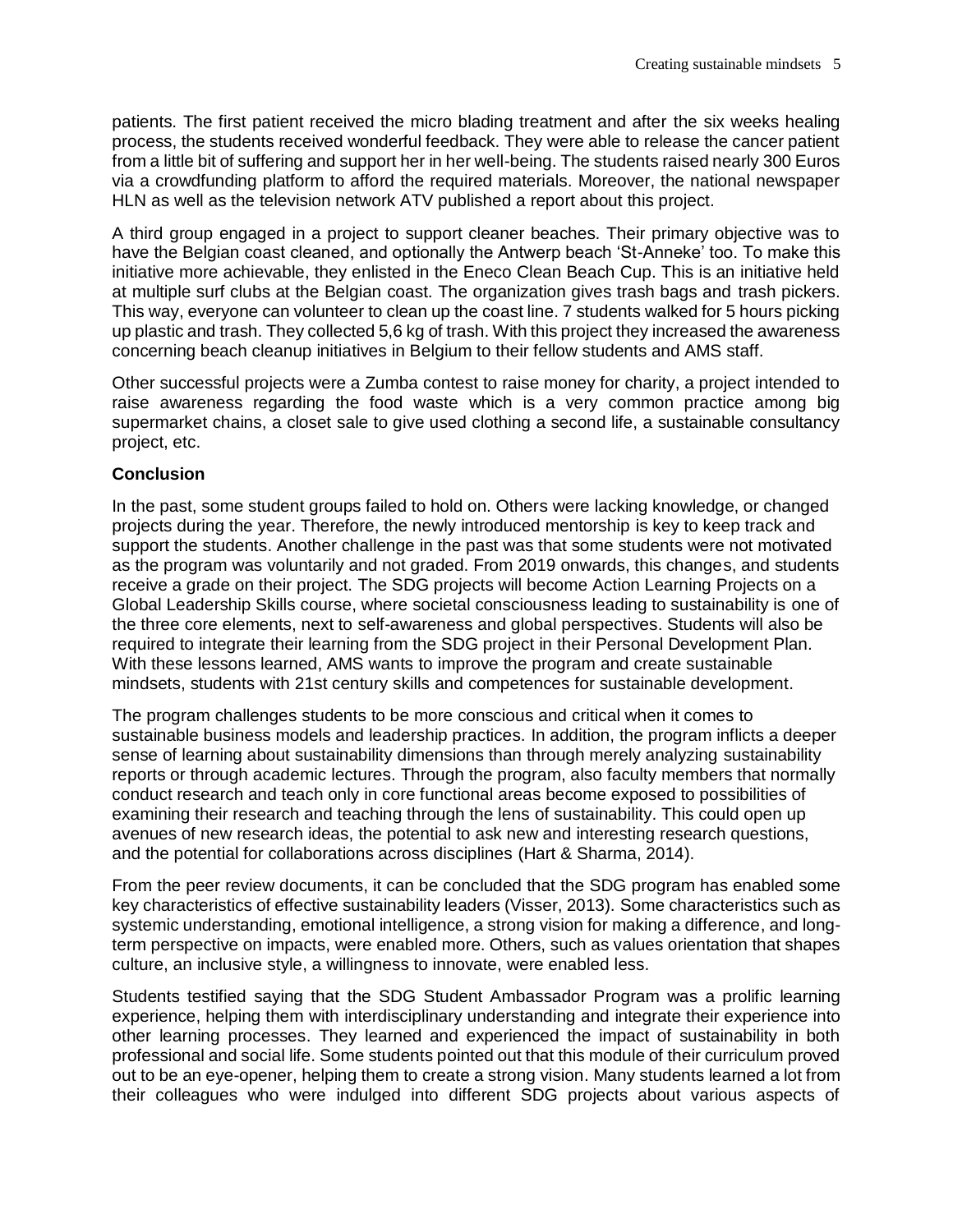sustainability. Also, several students mentioned they all want to incorporate the same learning into their professional life where they'll look for a career which creates value sustainably for them, their employer, and for consumers.

From 2019 onwards, students will have to focus on one SDG and must ensure that they influence or impact others beyond their own student group. In the future, it might be useful to look for variations of the program, zoom in on specific topics such as circular economy, link the program with other courses, or even collaborate with similar initiatives in other parts of the world.

#### **References**

Antwerp Management School (AMS) (2019). Website: www.antwerpmanagentschool.be.

Buchanan, A. & Kern, M.L. (2017). *The benefit mindset: the psychology of contribution and everyday leadership.* In: Int. J. Wellbeing, 7 (1), pp. 1-11.

Courtice, P. (2012). *The critical link: strategy and sustainability in leadership development.* In: The Future in Practice: The State of Sustainability Leadership.

Edwards, A. (2015). *The Heart of Sustainability: Restoring Ecological Balance From the Inside Out*. In: New Society Publishers, Canada.

Esbjörn-Hargens, S. & Zimmermann, M.E. (2009). *Integral Ecology-uniting Multiple Perspectives on the Natural World*. In: Integral Books, Boston, London.

GlobeScan-SustainAbility SDG Progress Report (2019). *Evaluating progress on the SDGs.* 

Hart S. & Sharma S. (2014). *Beyond "Saddle Bag" Sustainability for Business Education.*  Article in Organization & Environment, March 2014.

Haski-Leventhal D. & Concato, J. (2016). *The State of CSR and RME in Business Schools and the Attitudes of their Students.* UN PRME & Macquarie Graduate School of Management in: Third bi-annual study, 2016.

Hedlund de Witt, A. (2012). *Exploring worldviews and their relationships to sustainable lifestyles: towards a new conceptual and methodological approach.* In: Ecol. Econ., 84, pp. 74- 83.

Lambrechts, W., Paul, W. T., Jacques, A., Walravens, H., Van Liedekerke, L., & Van Petegem, P. (2018). *Sustainability segmentation of business students: Toward self-regulated development of critical and interpretational competences in a post-truth era.* In: Journal of Cleaner Production, 202, 561-570.

Malmqvist, T. (2019). *Are we actually making progress on the SDGs?* In: Greenbiz Proof Points May 16, 2019.

Melissen, F. & Moratis, L. (2017). *Developing fourth-generation sustainability-oriented business models: Towards naïve, native, and narrative intelligence.* In: S. Idowu and S. Vertigans (eds.), Corporate social responsibility in times of crisis, Springer: Berlin, pp. 59-75.

Moratis, L. (2014). The perversity of business case approaches to CSR: Nuancing and extending the critique of Nijhof & Jeurissen. *International Journal of Sociology and Social Policy*, 34(9/10): 654-669.